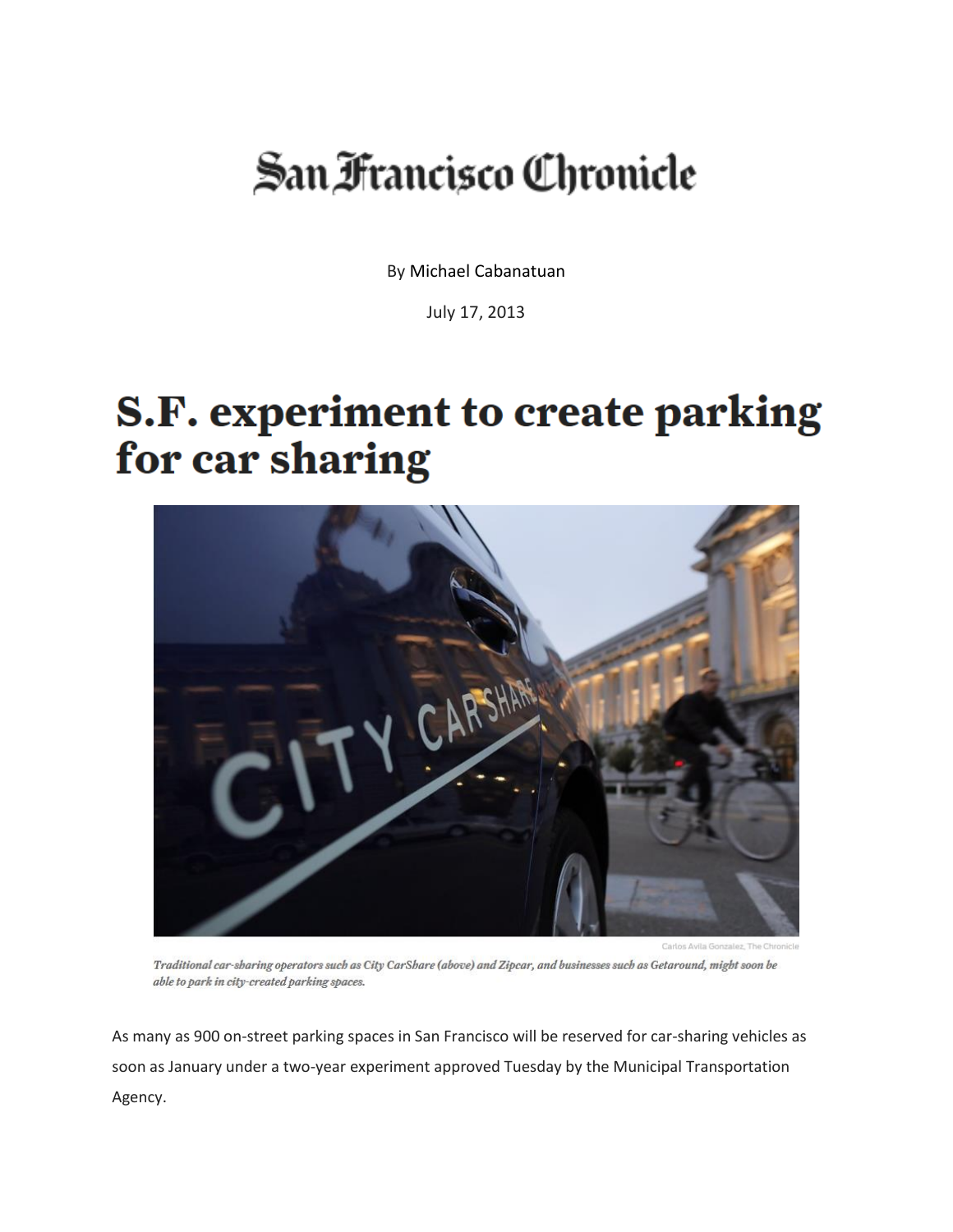The test, which aims to increase the number of people using car sharing and expand it to all neighborhoods of the city, will set aside as many as 450 spaces for the first year of the program and up to 900 during the second. There are 281,000 on-street spaces in the city.

Car sharing is thriving in San Francisco, and rising in popularity, so the city wants to accommodate that growth by making it easier for the car sharing services to find parking spaces. Except for a small experiment involving a dozen on-street spaces sprinkled across the city, operators park their shared vehicles in city garages and lots but mainly in spaces rented from private property owners.

But in San Francisco, where parking is at a premium, taking away hundreds of parking spaces is certain to engender controversy. Each parking space converted for car share use will require neighborhood

outreach, a public hearing and approval by the MTA Board of Directors.

"It will take months," said Andy Thornley, the project manager, who said he was ready to start the bureaucratic process immediately. "Everybody feels a proprietary connection to that parking spot" in front of their home or business.



## *Dividing up the spaces*

Paul Chinn, The Chronicle

Any business that meets the city's definition of a car sharing service is eligible to apply for the parking spaces, which will be divided evenly

A parking ticket is left on a car parked at an expired meter on Harrison Street in San Francisco, Calif. on Friday, June 28, 2013. The violation for parking at expired meters jumps to \$74 on July 1, making it the most expensive fine in the country.

among the participants. They will pay an annual fee for each space, ranging from \$600 a month in the outer reaches of the city to \$1,800 in more populous neighborhoods to \$2,700 in the downtown area.

San Francisco will allow traditional car sharing operators such as City CarShare and Zipcar, and businesses such as Getaround, in which people rent out their personal vehicles when they're not using them, to participate as long as they meet certain requirements. The services need to charge in hourly increments, to exclude rental cars from usurping city street parking, and must be available for sharing at least 75 percent of the time to prevent car owners from using it as a ruse to get cheap parking.